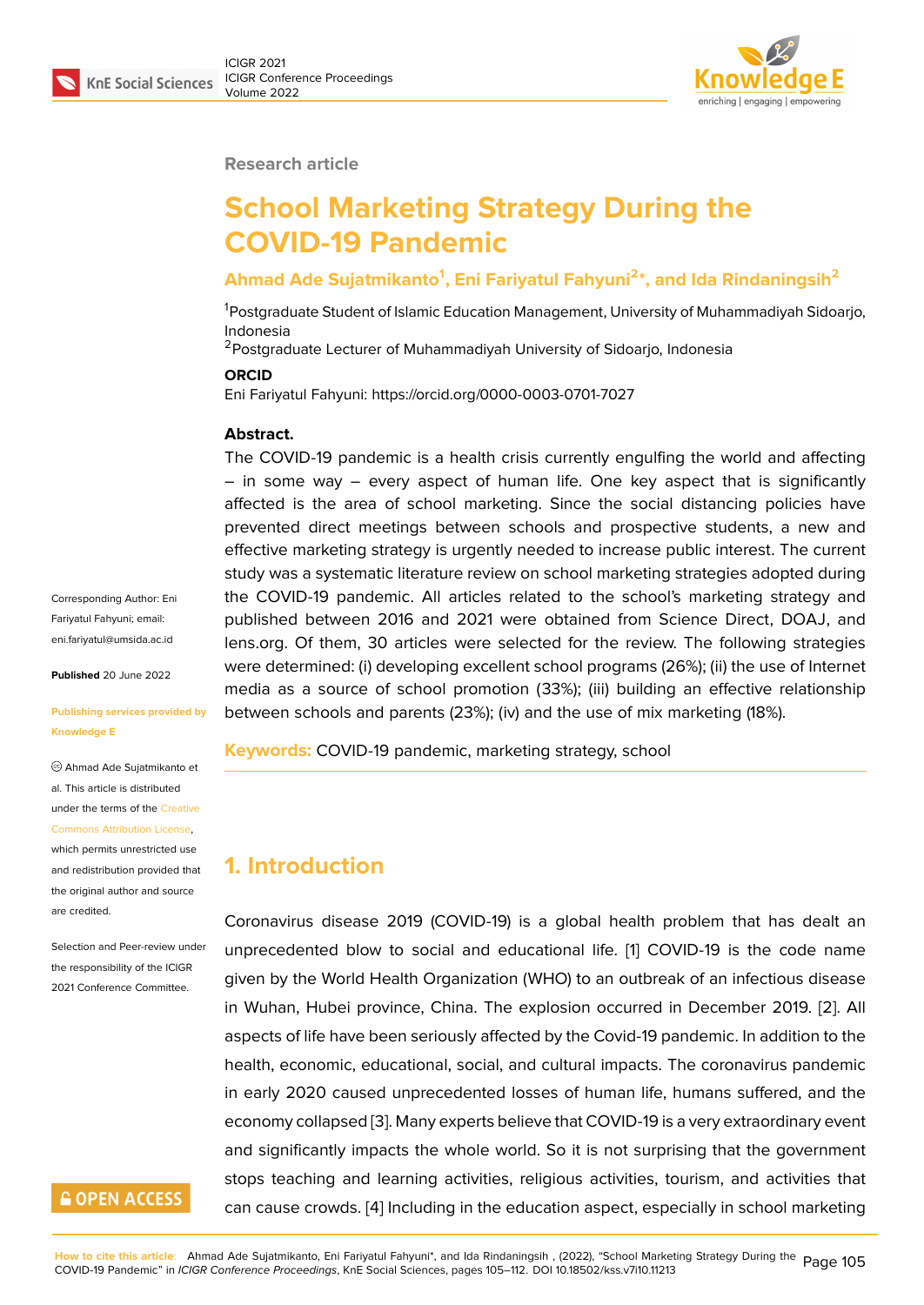during the covid-19 pandemic. So many schools have difficulty marketing their schools to increase public interest in the school. Marketing activities must be carried out in accordance with social principles and the value of profit-taking [5] by increasing public trust.

Marketing in education is essential for educational institutions. Because with a good marketing strategy, schools can provide an overview of the a[dva](#page-5-3)ntages or disadvantages of the school. This is evidenced by the fact that most people will be more interested in one school with benefits and differences from other schools. In this case, the educational marketing strategy has a significant role.

Many institutions face difficulties identifying the best marketing strategy for a particular product or service. Marketing strategy is essential to face competition in the era of the COVID-19 pandemic. Every school is competing in providing the best service to give satisfaction to consumers or the community even though there are so many restrictions on social relations in the society that occur during the pandemic. Every school is required to continue to renew and innovate both in managing the teaching and learning process and marketing the school. So that the right school marketing strategy is needed to reach all levels of society, of course, by paying attention to the most significant impact felt by the community caused by COVID-19, as a producer of educational services, every school must be able to understand and know customer needs during the pandemic so that the school's marketing process can lead to meeting the needs of customers or the community. Therefore, schools need to implement marketing strategies that can change the community's assessment of the quality of schools and gain the community's trust. Many institutions or companies engage in advertising through business marketing channels such as TV, radio, internet to maximize profits including revenue or others.

Factors that can affect school marketing during the COVID-19 pandemic are taking creative and innovative steps in marketing such as establishing good relations between schools and the community so that there is strong support and encouragement from the community for school progress, making policies that are tailored to the needs of schools. Community conditions. Relationships between parties can provide better results; for example, companies may work closely with their competitors to create superior value for their customers than if they used their resources and capabilities[6]. Maximizing internet media to expand school marketing and planning school programs that can attract public interest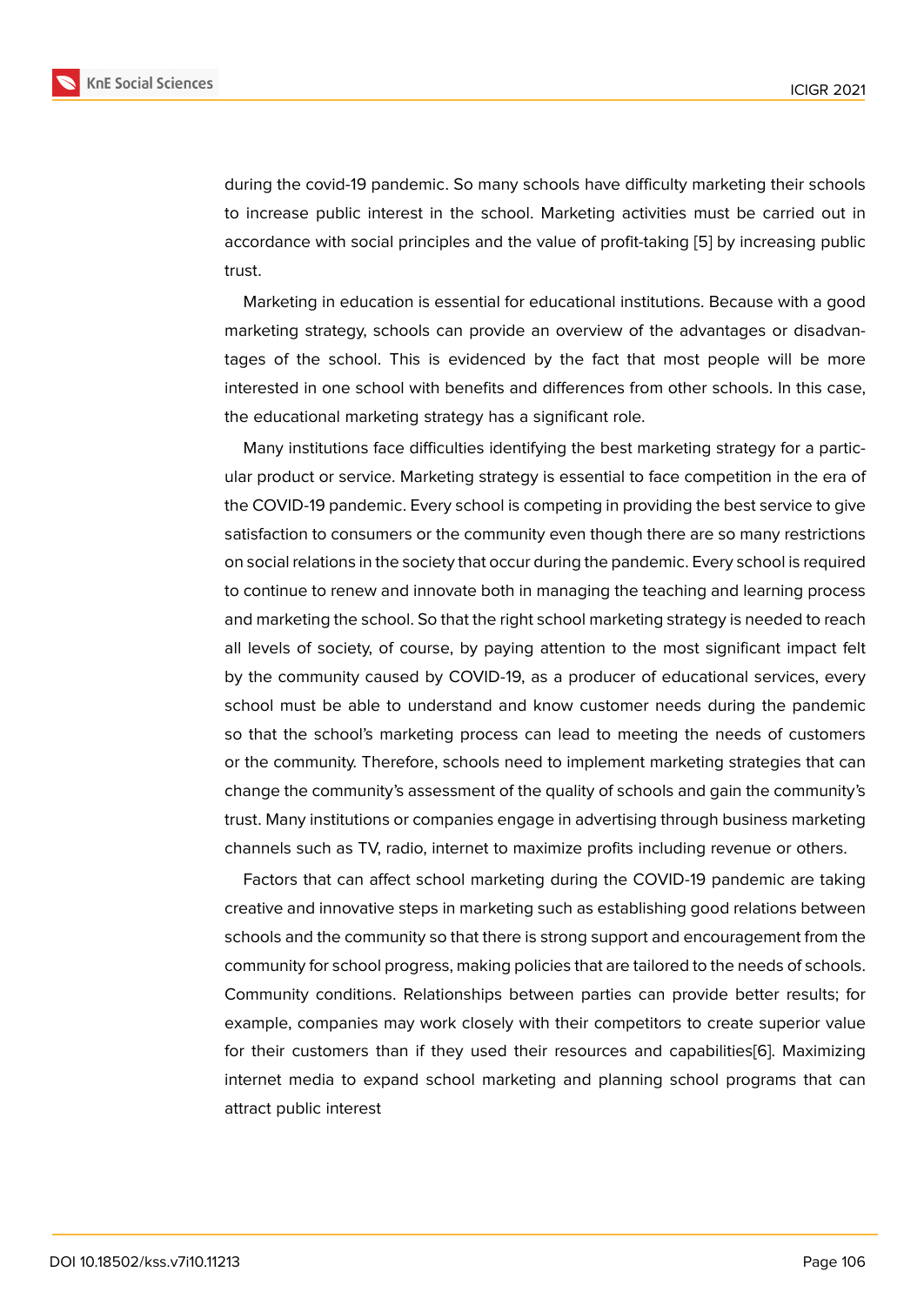

## **2. Methods**

The method used by the researcher is SLR (Systematic Literature Review). In this method, researchers review and identify journal articles systematically. The articles used in this study were 30 national and international journal articles. At the identification stage, researchers selected journal articles related to COVID-19, marketing strategies, and schools taken from Lens.org, DOAJ, and Science Direct published in 2016-2021. then at the screening and feasibility stage, all journal articles that have been identified according to titles, keywords, and topic relevance are downloaded. Full-text journal articles are screened to check topic suitability. The next step is to study and analyze all journal articles to get synthesis and conclusion. The article data is presented in a table containing the author's name, year of publication, journal title, and research results. Then the articles are analyzed and summarized. The results of these analyzes are combined into one complete discussion in this article.

### **3. Results and Discussion**

School marketing is a step or method schools take to market their educational institutions so that the public or consumers know them better. Marketing is important so that schools continue to exist and foster public trust in schools, especially with the COVID-19 pandemic, which significantly impacts school marketing. Therefore, every school must have a marketing strategy that can convey the advantages or advantages of the school to the community during the COVID-19 pandemic. Social media such as Facebook, Instagram, YouTube, or others can be used to market special school programs. The tahfidz program and international class are programs in demand by the community today. Moreover, providing good services to the community or parents of students, such as reducing the cost of education, will be a very effective promotional medium for schools. The research data entered by the researcher in this literature review is a summary analysis of 24 documented journal articles related to school marketing strategies during the COVID-19 pandemic, which are presented in the following table

Based on table 1, researchers can describe that the COVID-19 pandemic is a health crisis currently hitting Indonesia and other countries in the world. Almost all aspects of life have been affected by Covid-19, including educational activities, especially in school marketing [1,2,3,4]. Many educational marketing strategies have emerged and are used to increase public interest, especially with the COVID-19 pandemic, which requires educational institutions to be innovative and creative in marketing their schools [5,6].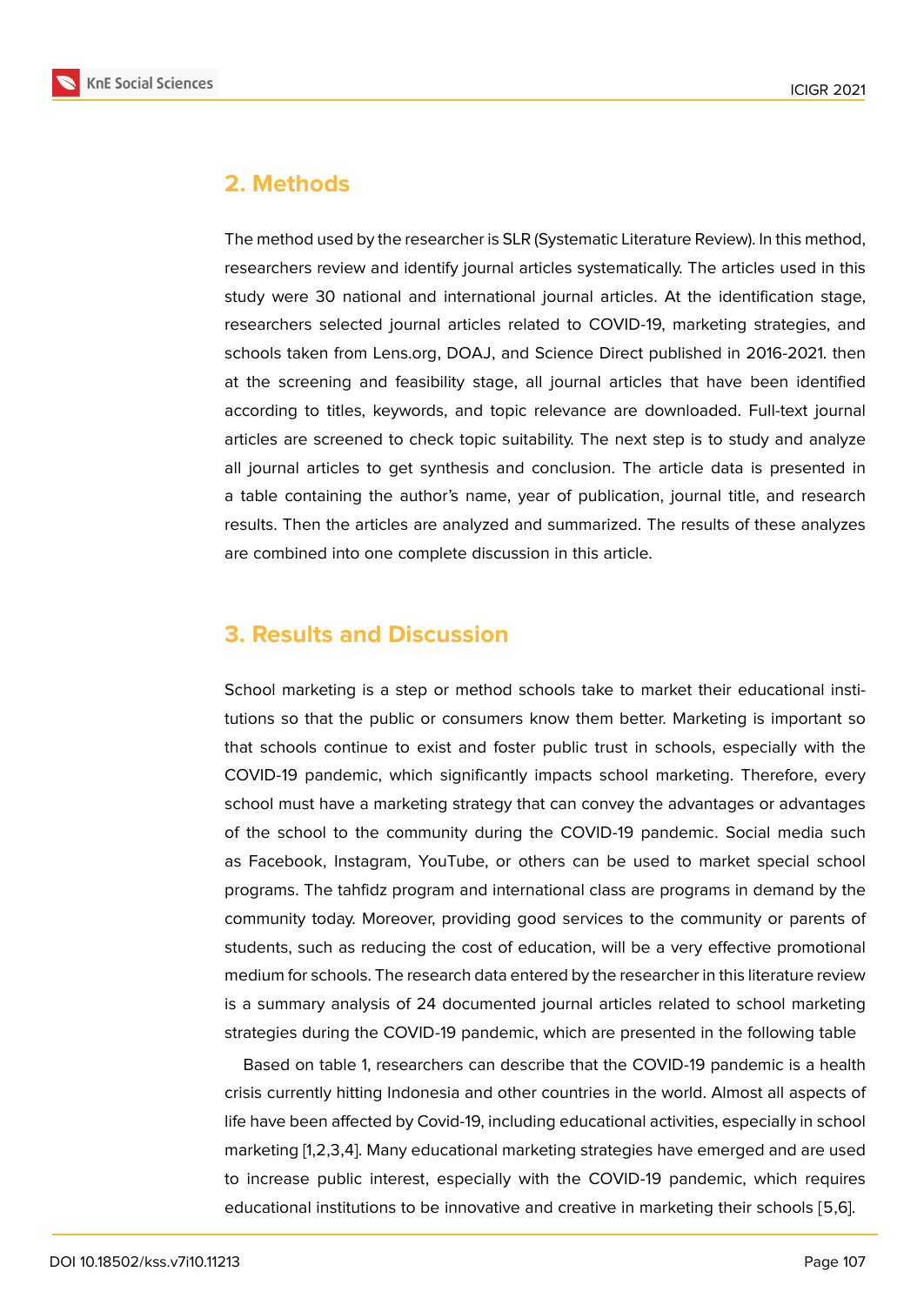| Title                                                                                                                                                  | Excellent<br>school<br>programs | <b>Utilization</b><br>of<br>internet social<br>media | <b>Building</b><br>relationships | Marketing<br>Mix |
|--------------------------------------------------------------------------------------------------------------------------------------------------------|---------------------------------|------------------------------------------------------|----------------------------------|------------------|
| The effect of internal marketing strategies on<br>the organizational culture of secondary public<br>schools [7]                                        |                                 |                                                      | $\sqrt{}$                        |                  |
| Educational providers in the marketplace:<br>Schools' marketing responses in Chile [8]                                                                 |                                 |                                                      | $\sqrt{}$                        |                  |
| Insights of School Head About Marketing<br>Education ServicesThrough Digital Media [9]                                                                 |                                 | $\sqrt{}$                                            |                                  |                  |
| Education markets and school segregation: a $\sqrt{}$<br>mechanism-based explanation [10]                                                              |                                 |                                                      |                                  |                  |
| The school that I seek, the school that I offer":<br>Contents and rationalities of the educational<br>offer of the Chilean school market [11]          |                                 |                                                      | $\sqrt{}$                        |                  |
| School marketing and segmentation: A com-<br>parative study in Bulgaria and the Czech<br>Republic [12]                                                 | $\sqrt{ }$                      |                                                      |                                  |                  |
| Strategi<br>Pemasaran<br>Pendidikan<br>Dalam $\sqrt$<br>Meningkatkan Citra Sekolah[13]                                                                 |                                 |                                                      | $\sqrt{}$                        |                  |
| Best marketing strategy selection using frac-<br>tional factorial design with analytic hierarchy<br>process [14]                                       |                                 |                                                      |                                  |                  |
| Perencanaan Strategi Marketing Mix Dalam<br>Meningkatkan Kuantitas Peserta Didik [15]                                                                  |                                 | $\sqrt{}$                                            |                                  |                  |
| Pemasaran Jasa Pendidikan dan Implemen-<br>tasinya sebagai Strategi Pengembangan Pen-<br>didikan di SMPMuhammadiyah 1 Depok Sle-<br>man Yogyakart [16] |                                 |                                                      |                                  |                  |
| Religious based education of Islamic elemen-<br>tary school, being competitive with market<br>management strategies [17]                               |                                 |                                                      | $\sqrt{}$                        |                  |
| Marketing tools for promoting innovations in<br>the system of higher education [18]                                                                    |                                 | $\sqrt{}$                                            |                                  |                  |
| Strategi Pemasaran Jasa Pendidikan Dalam $\sqrt{}$<br>Menarik Minat Masyarakat Melalui Program<br>Kelas Khusus [19]                                    |                                 |                                                      |                                  |                  |
| Analisis Manajemen Pemasaran Jasa Lem-<br>baga Pendidikan Islam: Pondok Pesantren<br>Amtsilati darul Falah Bangsri Jepara [20]                         | $\sqrt{ }$                      |                                                      |                                  |                  |
| The Effect of Social Media E-Marketing<br>Towards Consumers Shopping Behavior [21]                                                                     |                                 | $\sqrt{}$                                            |                                  |                  |
| <b>Consumer Willingness to Use Digital Coupons:</b><br>A Case of Karachi Market in Pakistan [22]                                                       |                                 |                                                      |                                  |                  |
| Application of E Marketing in Entreprenuership<br>Learning for Studentwith Intellecual Disabilit<br>$[23]$                                             |                                 |                                                      |                                  |                  |
| The Development of Collaborative Marketing<br>Website for Digital Learning Materials [24]                                                              |                                 | $\sqrt{}$                                            |                                  |                  |

Table 1: Search results related to journal articles School Marketing Strategy during the COVID-19 Pandemic.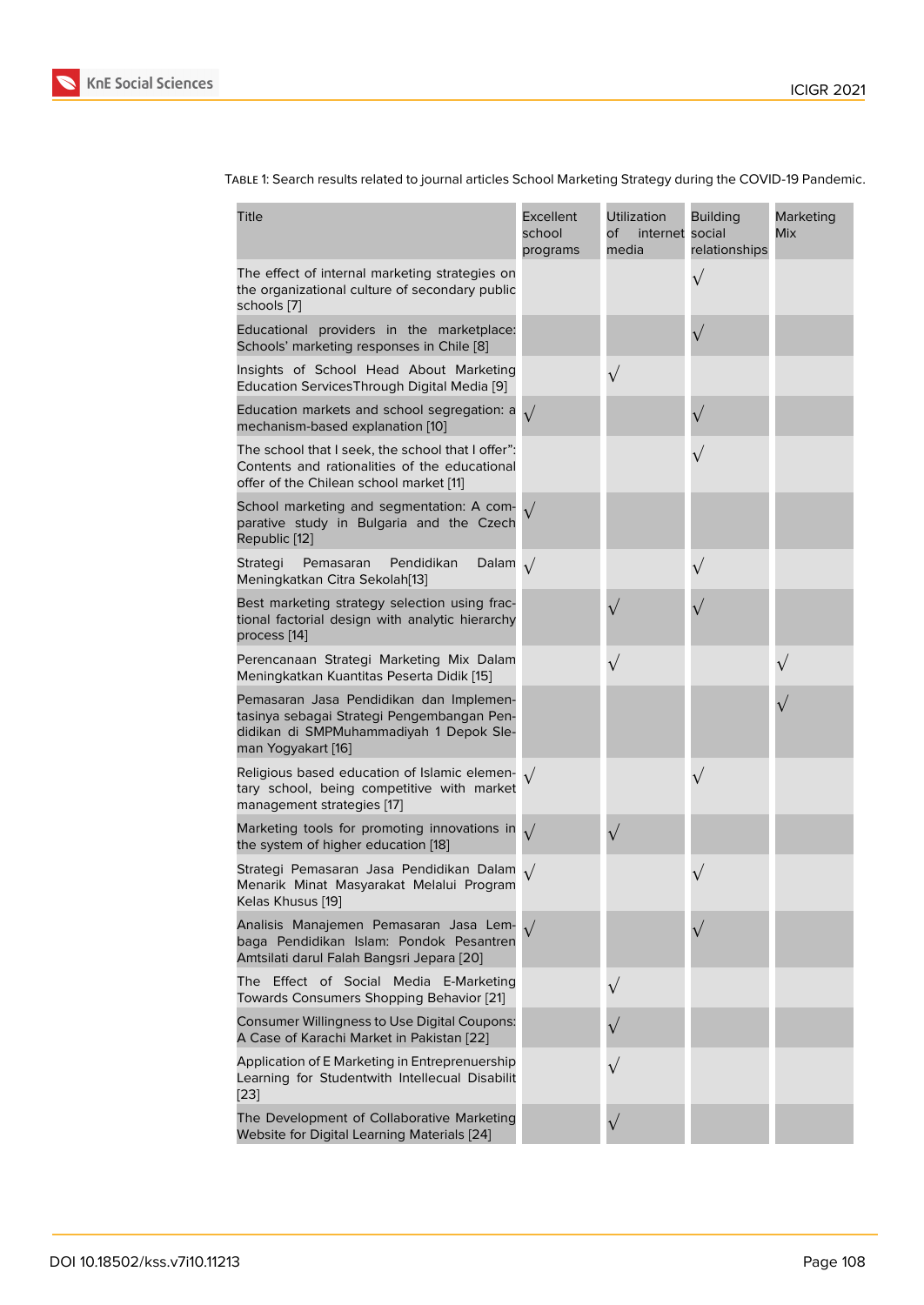| Title                                                                                                                               | Excellent<br>school<br>programs | Utilization<br>internet social<br>of<br>media | <b>Building</b><br>relationships | Marketing<br>Mix |
|-------------------------------------------------------------------------------------------------------------------------------------|---------------------------------|-----------------------------------------------|----------------------------------|------------------|
| The Impact of Digital Communications on<br>Tourism marketing [25]                                                                   |                                 |                                               |                                  |                  |
| Multichannel digital Marketing Platform [26]                                                                                        |                                 |                                               |                                  |                  |
| Marketing Strategy for Higher Education Insti- $\sqrt{}$<br>tution Based on Marketing Stimuli [27]                                  |                                 |                                               |                                  |                  |
| Islamic Education Marketing Discourse From<br>Maslahah Perspective [28]                                                             |                                 |                                               |                                  |                  |
| Marketing Mix and Students' Enrolment in<br>Institutions of Higher Learning [29]                                                    |                                 |                                               |                                  |                  |
| Encourage them to learn: Case Study of Ficti-<br>tious Product and Virtual Market in Marketing<br>Communications Degree Course [30] |                                 |                                               |                                  |                  |
|                                                                                                                                     |                                 |                                               |                                  |                  |

Table 1: Search results related to journal articles School Marketing Strategy during the COVID-19 Pandemic.

Every school must quickl[y a](#page-7-7)dapt to the community's needs during the Covid-19 pandemic, such as maximizing internet media for school marketing. Often referred to as e-marketing [9,14,15,18,21,22,23,24,25,26, 30]. E-Marketing is a sales strategy using social media. Or create a new program or method that will become a brand for the school to attract new students or the public [10,11,12,17,19,20,27]. Every educational institution must have a unique strategy that can be used as a marketing tool for their schools, such as building good relationships with parents or the community [7,8,10,11,13,14,17,19,28,29]. Researchers get the following results from the study of journal articles: Development of excellent school programs by 23%, 2. Maximizing internet media by 33%, 3. Establishing effective relationships with the community as much as 26% and using Mix marketing as much as 18%

### **4. Conclusion**

School Marketing Strategy is very important for Educational Institutions. School marketing needs to be well designed and prepared to get maximum results, especially during the Covid-19 pandemic. After reviewing the 24 journal articles presented in the table, the researcher concludes that four important things must be developed in school marketing strategies during the COVID-19 pandemic; 1. Development of excellent school programs as much as 23%, 2. Maximizing internet media as much as 33%, 3. Establishing effective relationships with the community or parents of students as much as 26%, 4. Use of Mix Marketing as much as 18%. Research related to education marketing strategies during the COVID-19 pandemic has not been widely studied. So, in this article, researchers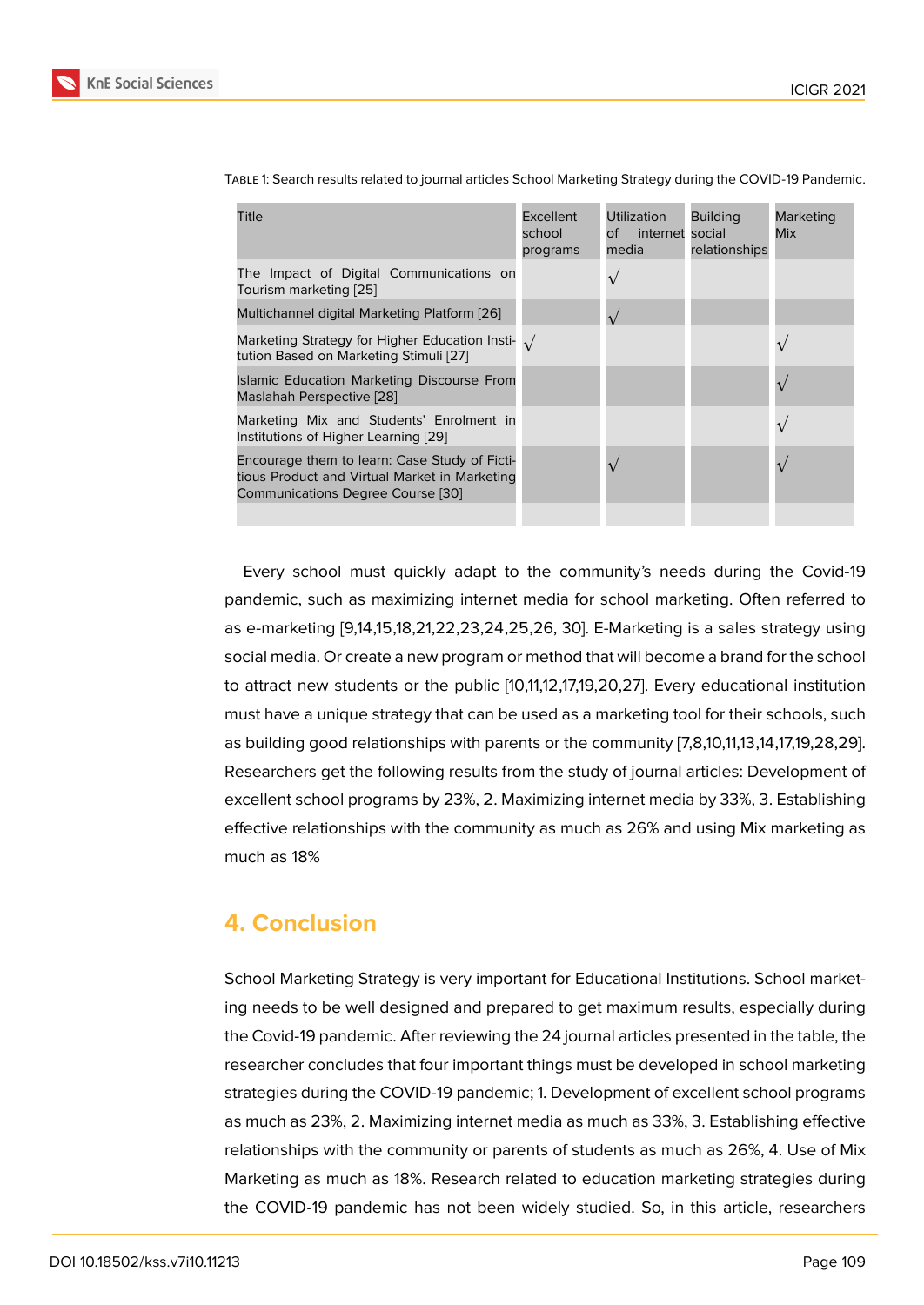



conduct a literature review that can be used as a reference as a literacy study and guide in further researching and developing school marketing strategies during the pandemic

### **Acknowledgements**

I am thankful to the postgraduate lecturers at University of Muhammadiyah Sidoarjo, Indonesia, who have guided researchers in literature reviews, all Postgraduate Students in Islamic Education Management, University of Muhammadiyah Sidoarjo, Indonesia and families who always support researchers.

### **References**

- <span id="page-5-0"></span>[1] Karademir A. Beyond COVID-19 pandemic: Changes in interaction pattern between children and caregivers.International journal phsycology and education studies 2021;8:99–117. https://dx.doi.org/10.52380/ijpes.2021.8.4.632
- <span id="page-5-1"></span>[2] Chibuzor AOC. Therapy for the coronavirus, Covid-19 pandemic. East Orange:USA 2021. Available from: https://www.lens.org/lens/patent/130-666- 373-112-81X/frontpage?l=en
- <span id="page-5-2"></span>[3] Leschinsky BD. Wearable air sterilizer for everyday use during Covid-19 and in a postpandemic period. Mahwah, NJ, USA: Patent application publication; 2021. Available from: https://www.lens.org/lens/patent/034-608-743-207-66X/frontpage?l=en
- [4] Laksono BA. The strategy of education and training during the Covid-19 pandemic. Aksara Jurnal Ilmu Pendidik. Nonform. 2021;7(3):855-867. https://doi.org/10.37905/aksara.7.3.855-864.2021
- <span id="page-5-3"></span>[5] Pelekh MGY. Designing the marketing activities of a modern higher education institution. Akademika Platforma Czasopism 2021;7:94–104. http://dx.doi.org/10.12775/PPS.2021.07.01.006
- [6] Crick JM, Crick D. Coopetition and COVID-19: Collaborative business-to-business marketing strategies in a pandemic crisis. Industrial Marketing Management. 2020;88:206–213. https://doi.org/10.1016/j.indmarman.2020.05.016
- <span id="page-5-4"></span>[7] Pavlidou CT, Efstathiades A. The effects of internal marketing strategies on the organizational culture of secondary public schools. Evaluation and Program Planning. 2021;84:101894.87-96 https://doi.org/10.1016/j.evalprogplan.2020.101894
- [8] Zancajo A. Educational providers in the marketplace: Schools' marketing responses in Chile. International Journal of Educational Research. 2018;88:166–176.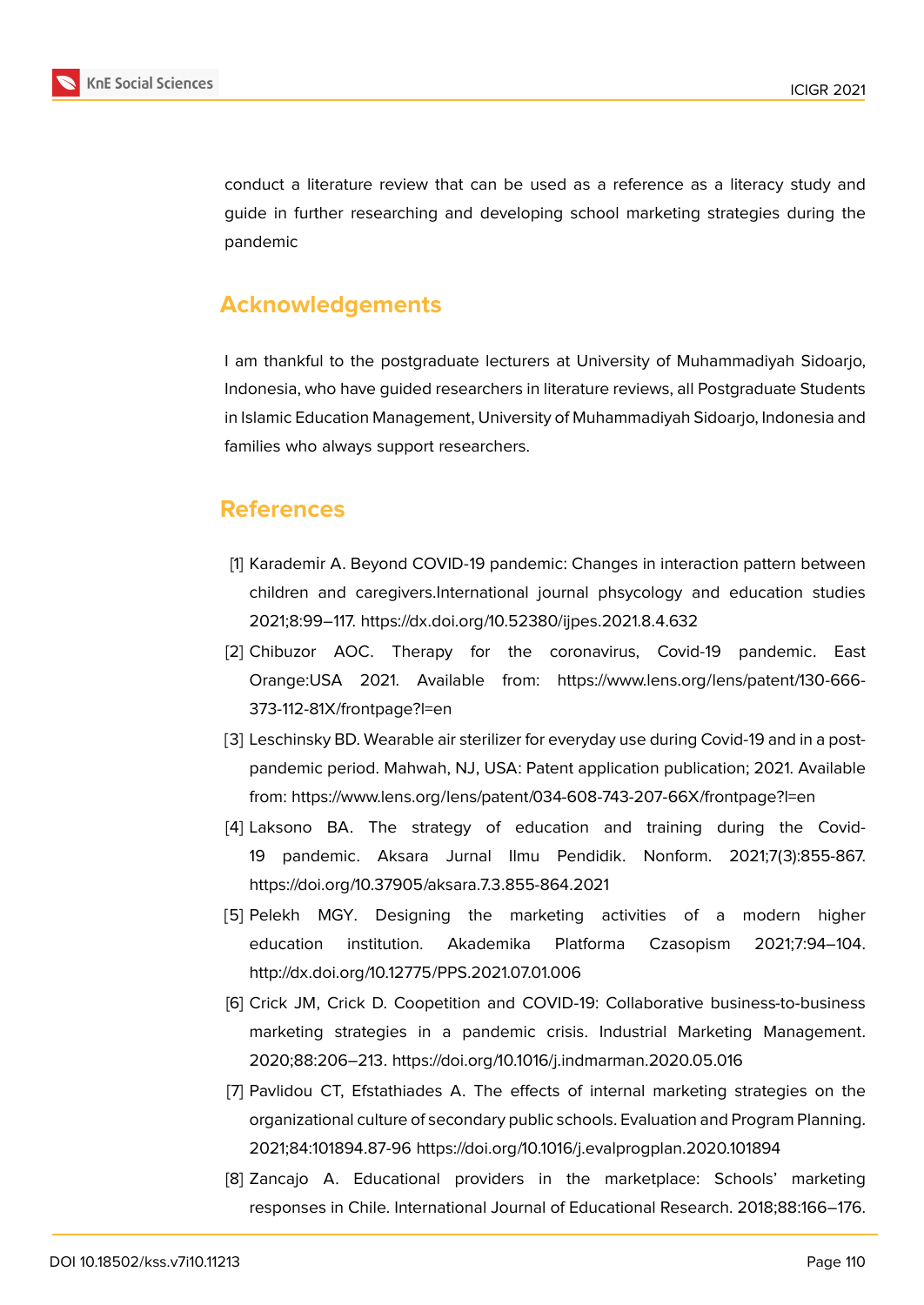https://doi.org/10.1016/j.ijer.2017.10.009

- <span id="page-6-0"></span>[9] Iqbal S. Insights of school head about marketing education services through digital media. Jurnal Education and Educational Development 2016;3(1)2016:52-73. https://doi.org/10.22555/joeed.v3i1.711
- <span id="page-6-1"></span>[10] Zancajo A, Bonal X. Education markets and school segregation: A mechanism-based explanation. Compare. 16 Dec 2020. https://doi.org/10.1080/03057925.2020.1858272
- <span id="page-6-2"></span>[11] Maldonado CO. The school that I seek, the school that I offer: Contents and rationalities of the educational offer of the Chilean school market. Education Policy Analysis Archives. 2021;29:1–36. https://doi.org/10.14507/epaa.29.4992
- <span id="page-6-3"></span>[12] Kohout-Diaz M. School marketing and segmentation: A comparative study in Bulgaria and the Czech Republic. International Jurnal Education Research. 2018;90:87–94. https://doi.org/10.1016/j.ijer.2018.05.004
- <span id="page-6-4"></span>[13] Suti'ah FA, Muliyadi M. Strategi pemasaran pendidikan dalam meningkatkan citra sekolah. Al-Idarah Jurnal Kependidikan Islam. 2020;10(1):12–22. https://doi.org/10.24042/alidarah.v10i1.6203
- <span id="page-6-5"></span>[14] Al-Dawalibi A, Al-Dali IH, Alkhayyal BA. Best marketing strategy selection using fractional factorial design with analytic hierarchy process. MethodsX. 2020;7:100927. 1-13 https://doi.org/10.1016/j.mex.2020.100927
- [15] Tarantein EF, Sulasmono BS, Iriani A. Perencanaan strategi marketing mix dalam meningkatkan kuantitas peserta didik. Jurnal Manajemen dan Supervisi Pendidikan. 2019;3(3):156–169. https://doi.org/10.17977/um025v3i32019p156
- <span id="page-6-6"></span>[16] Iqbal M. Pemasaran jasa pendidikan dan implementasinya sebagai strategi pengembangan pendidikan di SMP muhammadiyah 1 depok sleman yogyakarta. Management Jurnal Manajemen Pendidikan Islam. 2019;4(1):127– 146. https://doi.org/10.14421/manageria.2019.41-08
- <span id="page-6-7"></span>[17] Wahyudhiana W. Religious based education of Islamic elementary school, being competitive with market management strategies. MUDARRISA Jurnal Islamic Education. 2018;10(1):1. https://doi.org/10.18326/mdr.v10i1.1-24
- <span id="page-6-8"></span>[18] Kolchina NO, de Martino M. Marketing tools for promoting innovations in the system of higher education. Integration of Education. 2016;20(2):176–187. https://doi.org/10.15507/1991-9468.083.020.201602.176-187
- <span id="page-6-9"></span>[19] Fira FL, Ulfatin N, Benty DDN. Strategi pemasaran jasa pendidikan dalam menarik minat masyarakat melalui program kelas khusus. Jurnal Administrasi dan Manajemen Pendidikan. 2020;3(3):249–261. https://doi.org/10.17977/um027v3i32020p249